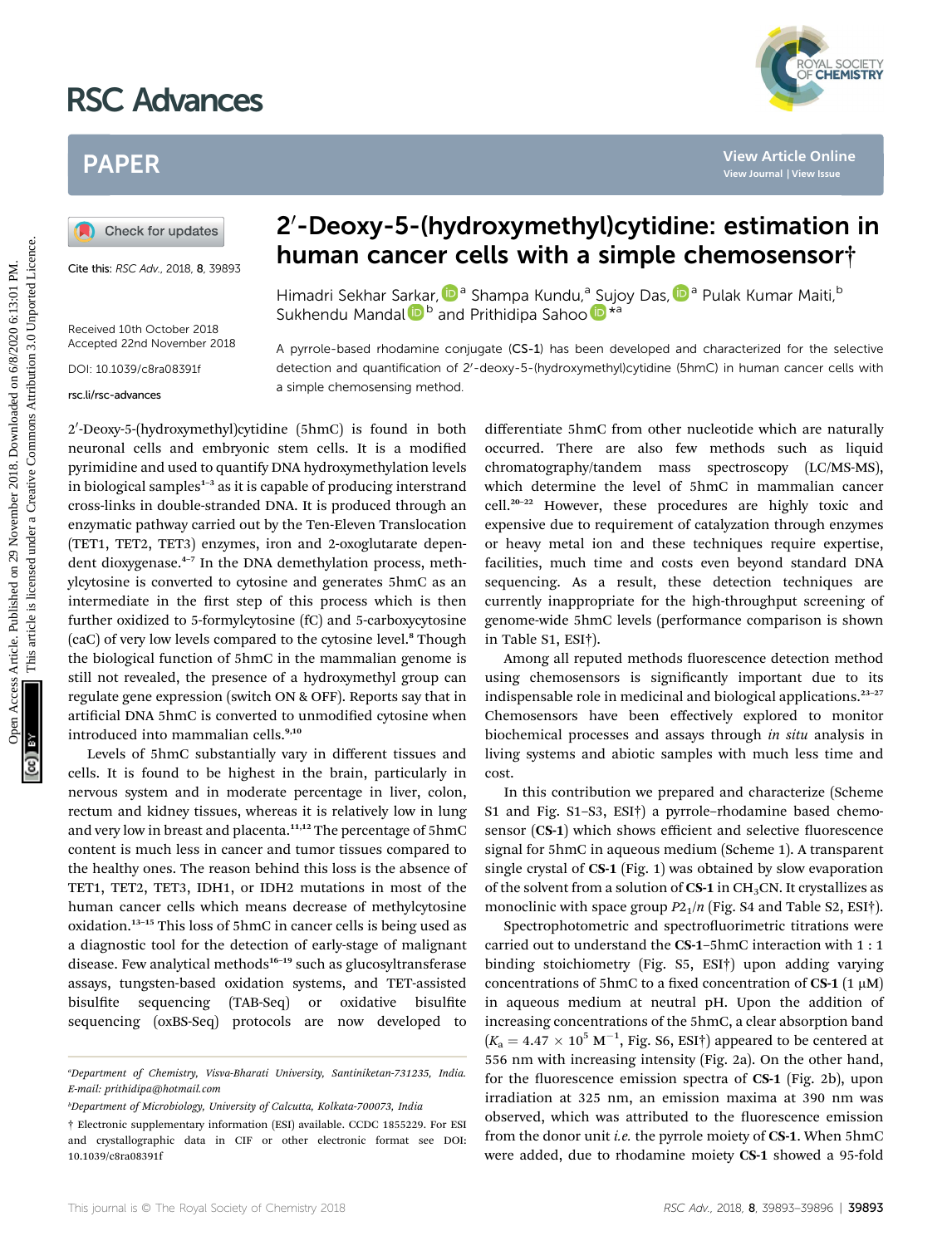

Scheme 1 5hmC-induced FRET OFF–ON mechanism of the chemosensor CS-1.

increase in fluorescence at 565 nm  $(K_a = 4.61 \times 10^5 \text{ M}^{-1},$ Fig. S7, ESI†) with the detection limit of 8 nM (Fig. S8, ESI†). The binding of 5hmC induces opening of the spirolactam ring in CS-1, inducing a shift of the emission spectrum. Subsequently, increased overlap between the emission of the energy-donor (pyrrole) and the absorption of the energy-acceptor (rhodamine) greatly enhances the intramolecular FRET process,<sup>28,29</sup> producing an emission from the energy acceptor unit in CS-1.

In order to establish the sensing selectivity of the chemosensor CS-1, parallel experimentations were carried out with other pyrimidine/purine derivatives such as 5-methylcytosine, cytosine, cytidine, thymine, uracil, 5-hydroxymethyluracil, adenine and guanine. Comparing with other pyrimidine/purine derivatives the abrupt fluorescence enhancement was found upon addition of 5hmC to CS-1 while others do not make any fluorescence changes under UV lamp (Fig. 3, lower panel). Furthermore, the prominent color change from colorless to deep pink allows 5hmC to be detected by naked eye (Fig. 3, upper panel). The above observation shows consistency with the fluorescence titration experiments where no such binding of CS-1 with other pyrimidine/purine derivatives was found (Fig. S9, ESI†). BSC Advances Wew Methods Articles. Published on 29 November 2018. The common article of the stress article is like the stress are articles. The common article of the stress are articles are articles are articles are artic

pH titration reveals that CS-1 becomes fluorescent below pH 5 due to the spirolactam ring opening of rhodamine. However, it is non-fluorescent at  $pH$  range of 5–13. Upon addition of 5hmC to CS-1 shows deep red fluorescence in the pH range of 5– 8 (Fig. S10, ESI†). Considering the biological application and the practical applicability of the chemosensor pH 7.4 has been preferred to accomplish all experiments successfully.

In  ${}^{1}$ H NMR titration (Fig. S11, ESI†), the most interesting feature is the continuous downfield shift of aromatic protons on



Fig. 2 (a) UV-vis absorption spectra of CS-1 (1  $\mu$ M) upon gradual addition of 5hmC up to 1.2 equiv. in  $H_2O-CH_3CN$  (15 : 1, v/v) at neutral pH. (b) Fluorescence emission spectra of  $CS-1$  (1  $\mu$ M) upon addition of 1.2 equiv. of 5hmC in H<sub>2</sub>O–CH<sub>3</sub>CN (15 : 1, v/v) at neutral pH ( $\lambda_{ex}$  = 325 nm).

the pyrrole moiety of CS-1 upon gradual addition of 5hmC. This may be explained as the decrease in electron density of the pyrrole moiety upon binding with 5hmC through hydrogen bonding. Xanthene protons to be shifted downfield upon spirolactam ring opening indicates the probe to coordinate with 5hmC and electrons are accumulated around 5hmC. In  $^{13}$ C NMR titration the spiro cycle carbon peak at 65 ppm was shifted to 138 ppm along with a little downfield shift of the aromatic region of CS-1 (Fig. S12, ESI†). This coordination led to the spiro cycle opening and changes to the absorption and emission spectra, further evident by mass spectrometry (Fig. S13, ESI†), which corroborates the stronger interaction of CS-1 with 5hmC.

The experimental findings were validated by density functional theory (DFT) calculations using the 6-31G+(d,p) method basis set implemented at Gaussian 09 program. Energy optimization calculations presented the conformational changes at the spirolactam position of CS-1 while 5hmC takes part to accommodate a probe molecule. After CS-1-5hmC complexation the energy is minimized by 19.45 kcal from the chemosensor CS-1, indicating a stable complex structure (Fig. 4 and Table S3, ESI†). This theoretical study strongly correlates the experimental findings.

The desirable features of CS-1 such as high sensitivity and high selectivity at physiological pH encouraged us to further evaluate the potential of the chemosensor for imaging 5hmC in live cells (Fig. 5). A549 cells (Human cancer cell A549, ATCC no. CCL-185) treated with CS-1 (1  $\mu$ M) exhibited weak fluorescence, whereas a deep red fluorescence signal was observed in the cells stained with CS-1 (1  $\mu$ M) and 5hmC (10  $\mu$ M), which is in good



Fig. 1 ORTEP diagram of CS-1 (ellipsoids are drawn at 40% probability level).



Fig. 3 Visible color (top) and fluorescence changes (bottom) of CS-1  $(1 \mu)$  in aqueous medium upon addition of 1.2 equiv. of various pyrimidine/purine derivatives ( $\lambda_{ex}$  = 325 nm) in H<sub>2</sub>O–CH<sub>3</sub>CN (15 : 1, v/ v) at neutral pH.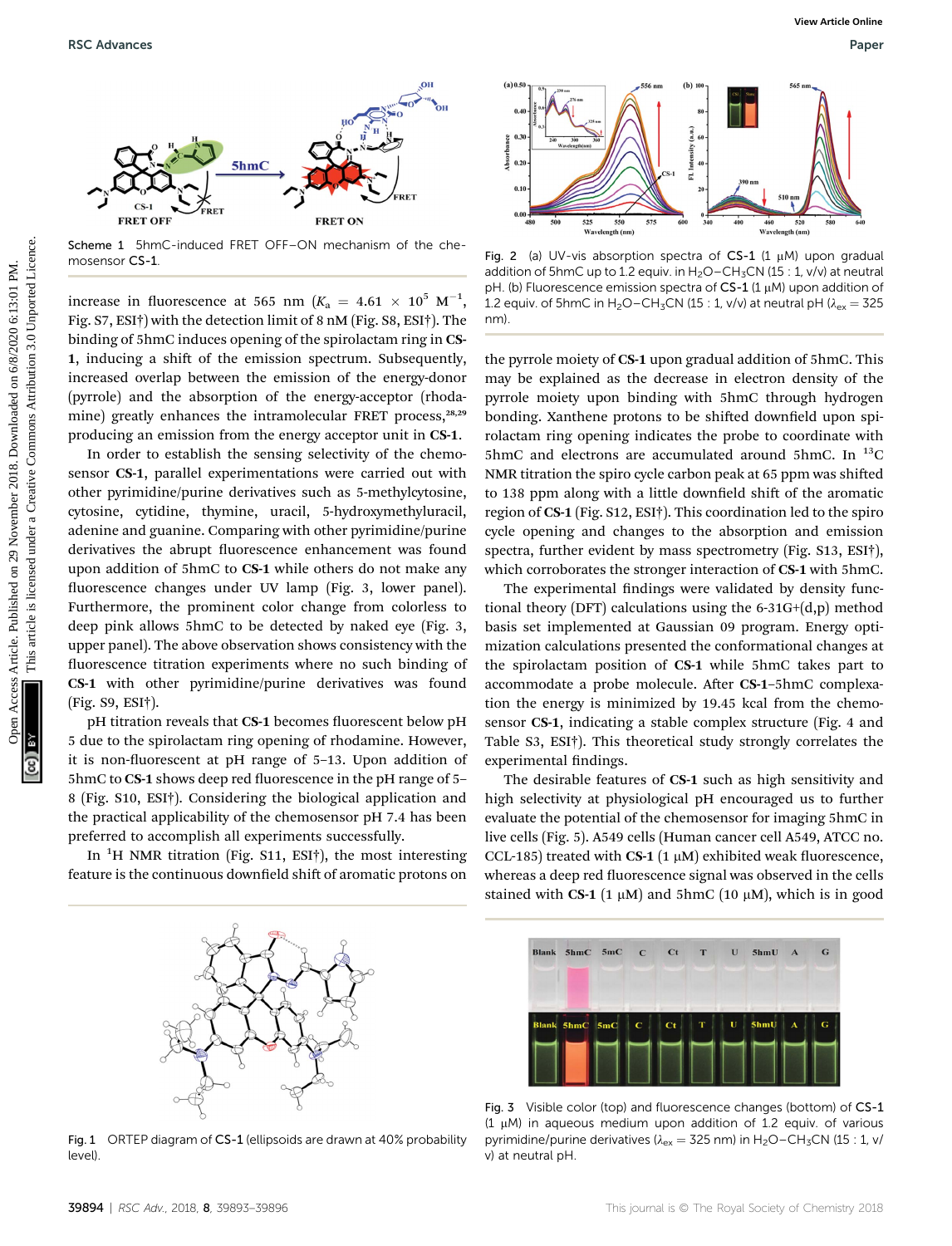

Fig. 4 Energy diagram showing the energy differences between CS-1 and CS-1–5hmC complex.



Fig. 5 Confocal microscopic images of A549 cells treated with CS-1 and 5hmC. (a) Cells treated with only  $CS-1$  at  $1 \mu$ M concentration. (b) Bright field image of (a). (c) Cells treated with CS-1 and 5hmC at concentration 10  $\mu$ M. (d) Bright field image of (c). All images were acquired with a  $60\times$  objective lens with the applied wavelengths: For (a) and (b),  $E_{ex} = 341$  nm,  $E_{em} = 414$  nm, filter used: DIDS; for (c) and (d)  $E_{\text{ex}} = 550$  nm,  $E_{\text{em}} = 571$  nm, filter used: Rhod-2.



Fig. 6 (a) Calibration curve obtained for the estimation of 5hmC. (b) Estimation of the concentration of 5hmC (red point) from the calibration curve.

Table 1 Quantification of 5hmC in human cancer cell A549

agreement with the FRET OFF-ON profile of the chemosensor CS-1 in presence of 5hmC, thus corroborating the in-solution observation (Fig. S14, ESI†). Cytotoxicity assay measurement shows that the chemosensor CS-1 does not have any toxicity on the tested cells and CS-1–5hmC complex does not exert any significant adverse effect on cell viability at tested concentrations (Fig.  $S15$ ,  $ESI<sup>+</sup>$ ). As far as we are aware, this is the first report where we are executing the possible use of the pyrrole– rhodamine based chemosensor for selective recognition of 5hmC in living cells. These findings open an avenue for future biomedical applications of the chemosensor to recognize 5hmC.

The concentration of 5hmC was also quantified from A549 human cancer cells. Lysate of  $10^7$  A549 cells was added to 1  $\mu$ M of CS-1 and the fluorescence signal was recorded. Presence of 5hmC in these cancer cells was detected with the help of CS-1– 5hmC standard fluorescence curve (Fig. 6) using the selective detection ability of the chemosensor CS-1.

From the standard curve it was found that the concentration of 5hmC in the tested sample was 0.034  $\mu$ M present in 16.7 mm<sup>3</sup> A549 cell volume (Table 1). The above result was authenticated by spiking a real sample with a known concentration of 5hmC and different fluorescence signals were observed by adding known volumes from each sample to the CS-1. The recovery of the spiked samples was estimated to be over 99% (Table S4, ESI†). Assay of 5hmC was further validated from multiple samples of A549 human cancer cells using CS-1. Increasing fold of fluorescence signals was also statistically validated after calculating the  $Z'$  value (Table S5, ESI†). All tested samples shows the  $Z'$  score value more than 0.9, indicating an optimized and validated assay of 5hmC. Paper<br>
November 2018. November 2018. Downloaded on 2018. Developed the change of 2018. The special on 2018. Developed the common of 2018. The common of 2018. The common of 2018. The common of 2018. The common of 2018. The

#### Conclusions

In conclusion, a chemosensor CS-1 has been developed for the rapid detection of 5hmC with low cost. The selective detection and quantification of 5hmC was successfully demonstrated in human cancer cells at neutral pH with very low concentration. With this potentiality of CS-1 one can successfully apply this method to estimate 5hmC in disease cancer tissues and other biological samples of patients with metabolic dysfunction or various carcinomas.

#### Conflicts of interest

There is no conflicts to declare.

| Sample | $CS-1$<br>used $(\mu M)$ | Initial 5hmC used                                 | Addition of | Amount of 5hmC derived<br>exogenous 5hmC $(\mu M)$ from fluorescence signal $(\mu M)$ | Fluorescence signal<br>recovery $(\% )$ |
|--------|--------------------------|---------------------------------------------------|-------------|---------------------------------------------------------------------------------------|-----------------------------------------|
|        |                          | $5$ hmC present in 16.7 mm <sup>3</sup> A549 cell |             | 0.034                                                                                 |                                         |
|        |                          | volume                                            |             | 1.028                                                                                 | 99.4                                    |
|        |                          |                                                   |             | 4.019                                                                                 | 99.6                                    |
|        |                          |                                                   |             | 5.012                                                                                 | 99.5                                    |